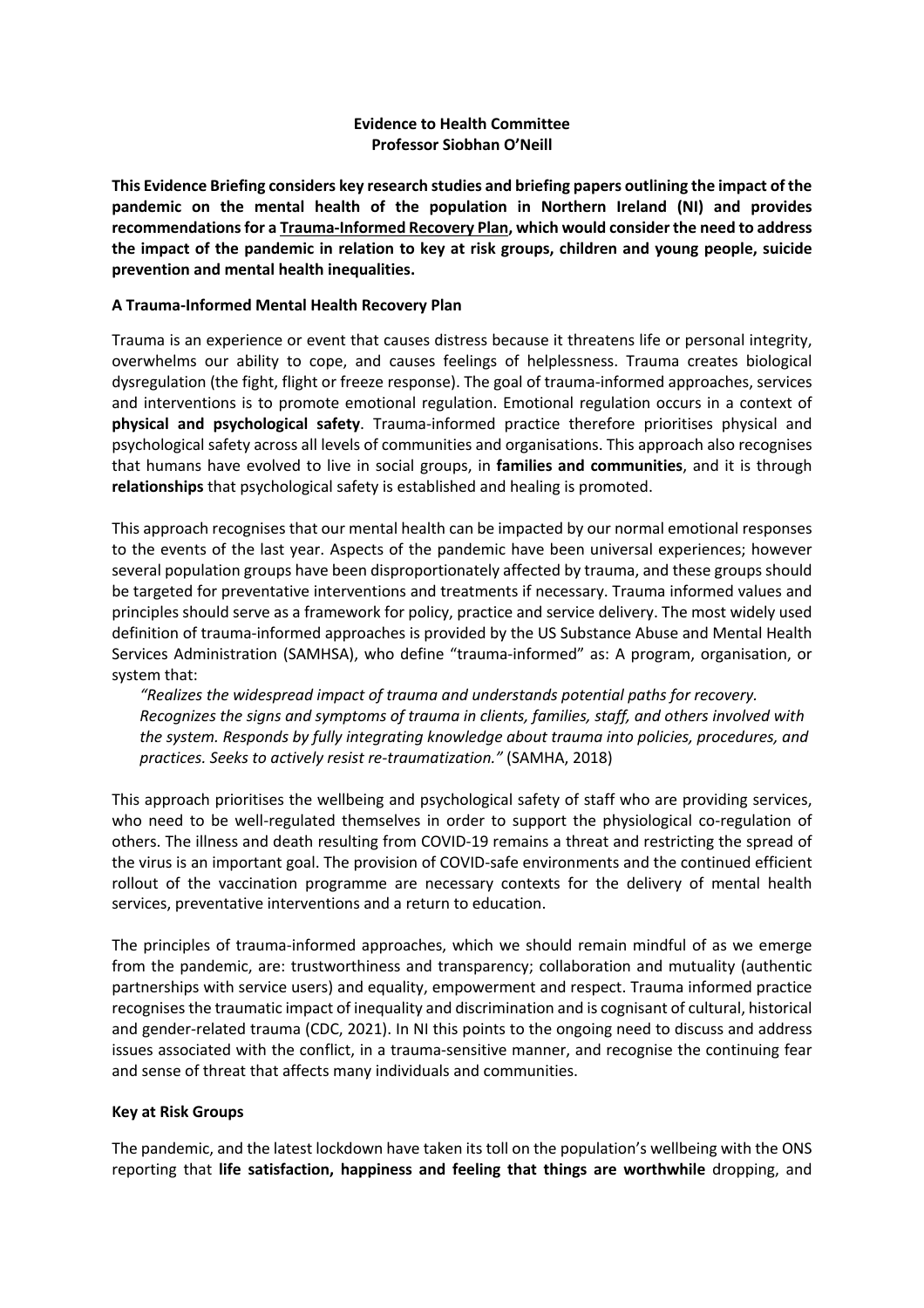declining optimism about when life will return to normal (ONS, 2021). Nonetheless, it is anticipated that most people will not develop mental illness as a result of the pandemic. One research programme examined sub populations with different trajectories through the pandemic. **The majority were "resilient"** (56.6% not at risk of depression; 68.3% not at risk of COVID related PTSD). This reflects the fact that most people do not develop mental illness following distressing events. Most people experienced elevated anxiety at the start of the pandemic, however there were groups whose mental health improved, as they adapted to the demands of the restrictions. However some experienced a deterioration in mental health as the chronic stress of the pandemic mounted, or due to worries about the long-term economic consequences (Shevlin et al., 2021).

Studies show that particular population groups are at higher risk of having adverse mental health impacts. These are **young people, women, people with children at home, people with pre-existing mental or physical illness, people with low incomes and those with low levels of educational attainment** (Pierce et al., 2020; Solomu and Constantinidou 2020). **Carers, again in particular female carers also reported high rates of trauma and stress** (Wade et al., 2021) People with a lower income were also less likely to report an improvement in symptoms, probably as a result of this being a chronic stressor (Fancourt et al, 2020). In August 2020 the NHS Confederation reported that providers were anticipating a **20% increase** in the demand for mental health services as a result of the pandemic. **Loneliness** (Groarke et al., 2021) and living alone (Fancourt et al., 2020) were associated with poorer mental wellbeing and the risk of depression.

People with certain psychological characteristics were also more likely to experience adverse mental health effects; these were death anxiety, intolerance of uncertainty, external locus of control (believing that factors outside of their control are responsible for what happens to them) and lower levels of resilience (their perception of how easily they bounce back after hardship). A study of the impact of the pandemic in the Spanish population highlighted the potential for post-traumatic growth, with people reporting how the pandemic had led to positive outcomes (Vazquez et al., 2021).

There are several studies from the UK and Ireland charting the mental health impact of the pandemic. The data from the start of the pandemic in March 2020 demonstrates an increase in the proportion of the population with symptoms of anxiety (around one in 5) and depression (around one in 4) (Hyland et al., 2020; O'Connor et al., 2020). Two studies showed that depression levels stayed relatively stable (Hyland et al., 2020; O'Connor et al., 2020) and one found that depression also declined (Fancourt et al., 2020). Several studies show that **infection with COVID** is associated with a higher risk of neurological and psychiatric illnesses, particularly among those with more severe infection and people who were hospitalised (Taquet et al., 2021).

A local study revealed **higher rates of distress and PTSD in health and social care workers** in NI (depression 30%; anxiety 26%; PTSD 30%; insomnia 27%) again, **women** had a higher risk than men (Shannon et al., 2020). Data from the current wave of this study suggests that health care workers who have been affected by COVID may be at particular risk of prolonged physical and mental illness (Shannon, personal communication).

One in 10 new mothers suffer **post-natal depression**, which if untreated, can also have a detrimental impact on their child. The Maternal Mental Health Alliance (2021) are concerned that the stress of the pandemic and the restrictions on hospital visits have resulted in many more women being at risk of this illness. Furthermore, the reductions in face-to-face post-natal appointments may have led to an increase in hidden unmet need.

One study shows that **NI has high rates of vaccine hesitancy (32.6%) and resistance (16.3%)** compared with the UK generally (24.8% & 6.1%). This was associated with being female and younger, mistrust of experts, paranoia, neuroticism, religiosity, internal locus of control, and low altruism, low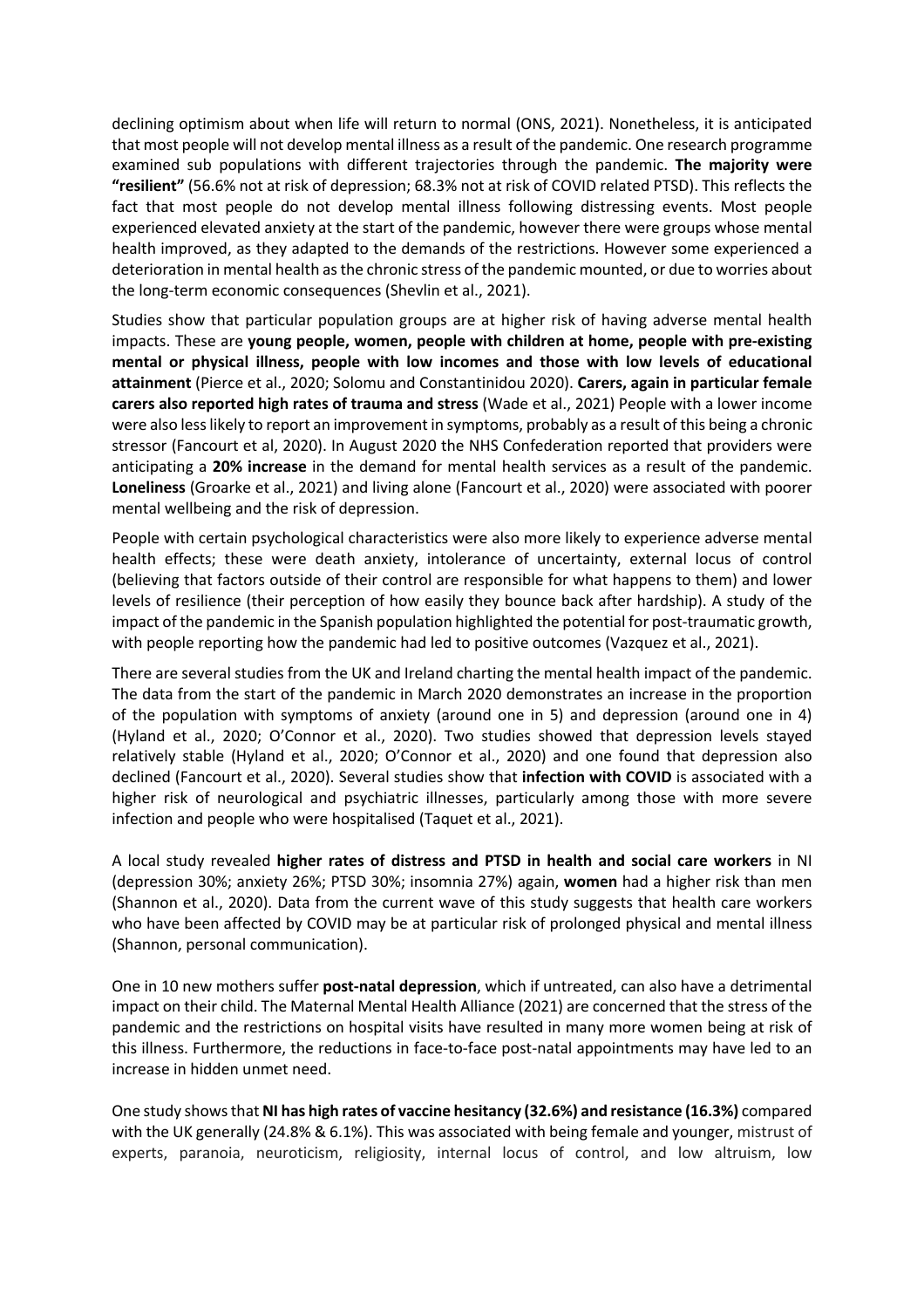agreeableness, low conscientiousness, low cognitive reflection, and more negative attitudes towards migrants (Murphy et al., 2021).

## **Recommendations**

- 1. Funding should be available to increase the capacity of mental health services to provide evidence-based treatments (particularly for depression and anxiety). Support should also be provided for staff in mental health services.
- 2. Support and services should be for informal/ unpaid carers.
- 3. Support and trauma-focused treatments should be available for those sub populations that have experienced higher levels of trauma and loss, including health and social care workers, and those working in funeral services and care homes.
- 4. Mental health support should be targeted towards those who have been hospitalised in ICU due to COVID 19 and their families, and to people with symptoms of "long COVID".
- 5. Social and mental health support should also be offered to people who have been pregnant or given birth during the pandemic.
- 6. We must continue to promote the importance of self-care, using the evidence based "Take 5 Steps" and the support available locally (e.g. through media campaigns).
- 7. In keeping with a trauma-informed approach, a cross-departmental approach to mental health recovery is required as the determinants of mental health; housing, employment, debt and social relationships, are outside of the remit of the Department of Health.

## **Children and Young People**

**The group who have been most severely impacted by the restrictions associated with the pandemic are children and young people.** Separation from friends is incredibly stressful for children and prolonged stress or adversity in childhood is associated with mental illness in later life (e.g. McLafferty et al., 2015; DeVenter et al., 2013) and also increases the likelihood of behavioural, attentional and emotional problems (Hill, 2019). School closure not only causes the stress of separation and uncertainty, it also removes opportunities for surveillance of children who may be at risk, and children are denied opportunities to participate in activities which regulate the stress response (art, music, drama, dance, and sport).

The most recent report from the Co-Space study (Feb 2021) provides evidence regarding the effect of the third wave of the pandemic where the schools were closed for an extended period of time. Behavioural, emotional, and restless/attentional difficulties have increased again, particularly in primary school aged children. A third of primary school aged boys (33%) and 23.1% of primary school age girls had problems with hyperactivity or inattention. **In January 30.8% of secondary school-aged girls reported emotional problems**(compared to 15.6% of boys) and these were at the highest levels since March 2020 (Skripkauskaite et al., 2021). A recent review of 27 studies concluded that **school closures are associated with** *"considerable harms"* **to health and wellbeing***.* The studies found a decrease in emergency department (ED) presentations and hospital admissions, and delayed presentations (Viner et al., 2021). The findings also found an increase in screen time and social media use, and reductions in physical activity. Whilst there are concerns about the impact on sleep and diet, the findings were inconclusive. Both the Co-space study and the review found strong evidence that young people in **deprived areas**, and children with **Special Educational Needs** were at even greater risk (Skripkauskaite et al., 2021; Viner et al., 2021). In NI the recent prevalence study, prior to the pandemic, found that **children here have higher levels of mental illness than other parts of the UK and Ireland** (Bunting et al., 2020). It is therefore particularly important that in this region we protect our children and young people from any possible further harm.

#### **Recommendations**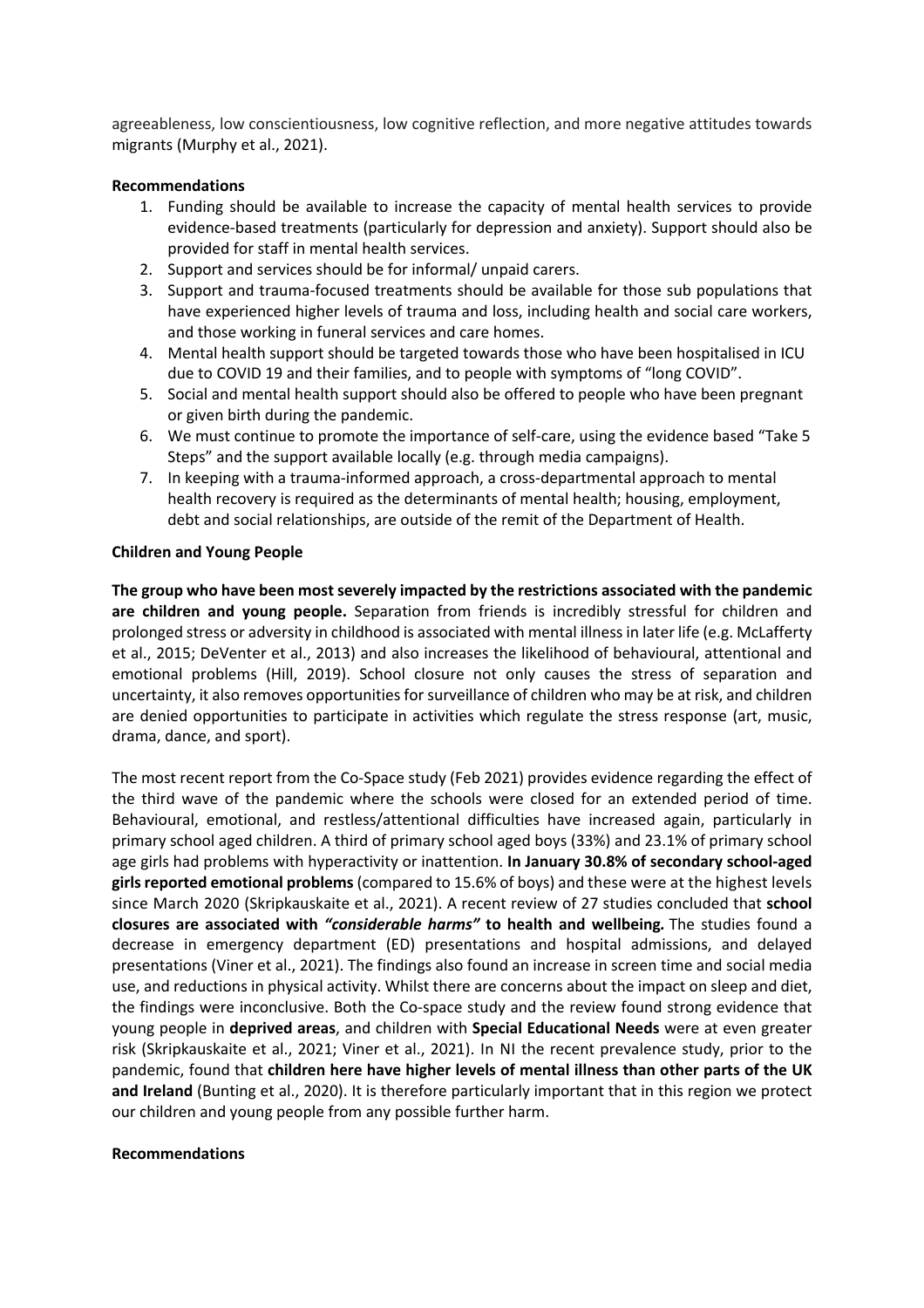- 8. The full return of all children and young people to school should be the top priority of the Executive as we emerge from lockdown. However, the risk of transmission of COVID remains a concern and mitigations need to be in place so that reopening is safe (e.g. Gurdasani et al., 2021). Upon return, pupil and teacher wellbeing must be safeguarded, and the workloads of both groups minimised, to support a strong emphasis on reconnecting children with teachers and peers and emotionally regulating activities such as play, art, music, sport and dance.
- 9. The social and extra-curricular clubs and classes that promote wellbeing and emotional regulation in children and young people must also be given priority as we emerge from lockdown, with activities preferred by girls and boys available.
- 10. All children should have access to a good quality summer wellbeing programme delivered at community level. In keeping with a trauma-informed relational approach, the programme could be centred around existing community provision but incorporate physical activity, dance or sport; healthy food; creative projects, including options for music, drama and art/ crafts; and should align with community celebrations which involve parents and others within the community, to promote self-esteem and hope.

# **Suicide Prevention**

The link between suicidal thoughts and mental illness is well recognised; however, suicidal thoughts and behaviours are also associated with crisis; and even in the absence of mental illness, people can engage in suicidal behaviour when faced with situations where the distress is overwhelming, particularly if they have a sense of defeat and entrapment. The research shows that there is generally no evidence of an increase in suicide rates (John et al., 2020). Surveillance of probable suicides indicates that there has been no rise in England (Appleby et al., 2020) and NI (PHA personal communication). In Japan there was a 20% decrease in suicides at the start of the pandemic, and then a 7.7% rise (John et al., 2020). A UK wide study found an increase in rates of suicidal thoughts as the pandemic progressed; and suicidal thoughts were highest in the 18-29 age group (12.5%) (8.4% in those aged 30–59 years and 1.9% in those aged over 60 years). In keeping with the patterns from the other studies of mental health, people in lower Socio Economic Groups and people with pre-existing mental illness were more likely to experience suicidal thoughts (O'Connor et al., 2020). The rates of suicidal thoughts increased as the pandemic progressed, and the latest data from late October/ November shows evidence of defeat and entrapment starting to increase again, particularly in young people, people in lower SES, women and those with pre-existing mental illness (O'Connor, personal communication).

#### **Recommendations**

An increase in suicides is not an inevitable outcome of the pandemic. Suicide rates are influenced by several factors, including the proportions with untreated mental illness and adverse life events. There are therefore many interventions that the Executive could put in place to minimise the likelihood of an increase in suicide rates. The recommendations below are based on Gunnell et al. (2020):

- 11. Training for health and social care staff in suicide awareness as per the Protect Life 2 Strategy and the Towards Zero Suicide Programme.
- 12. Crisis intervention services are currently under review. Following the completion of the review we need to ensure that there are clear assessment and care pathways for people who are in suicidal crisis; and adequately resourced follow-up services, including digital/ online interventions (and incorporating existing crisis helplines).
- 13. Universal interventions which will have an impact on suicide rates (and also the mental health impact of the pandemic more generally) include financial safety nets and support for people who have lost income and employment; public health responses that tackle domestic violence and safe consumption of alcohol; and support for people facing isolation, entrapment, loneliness and bereavement.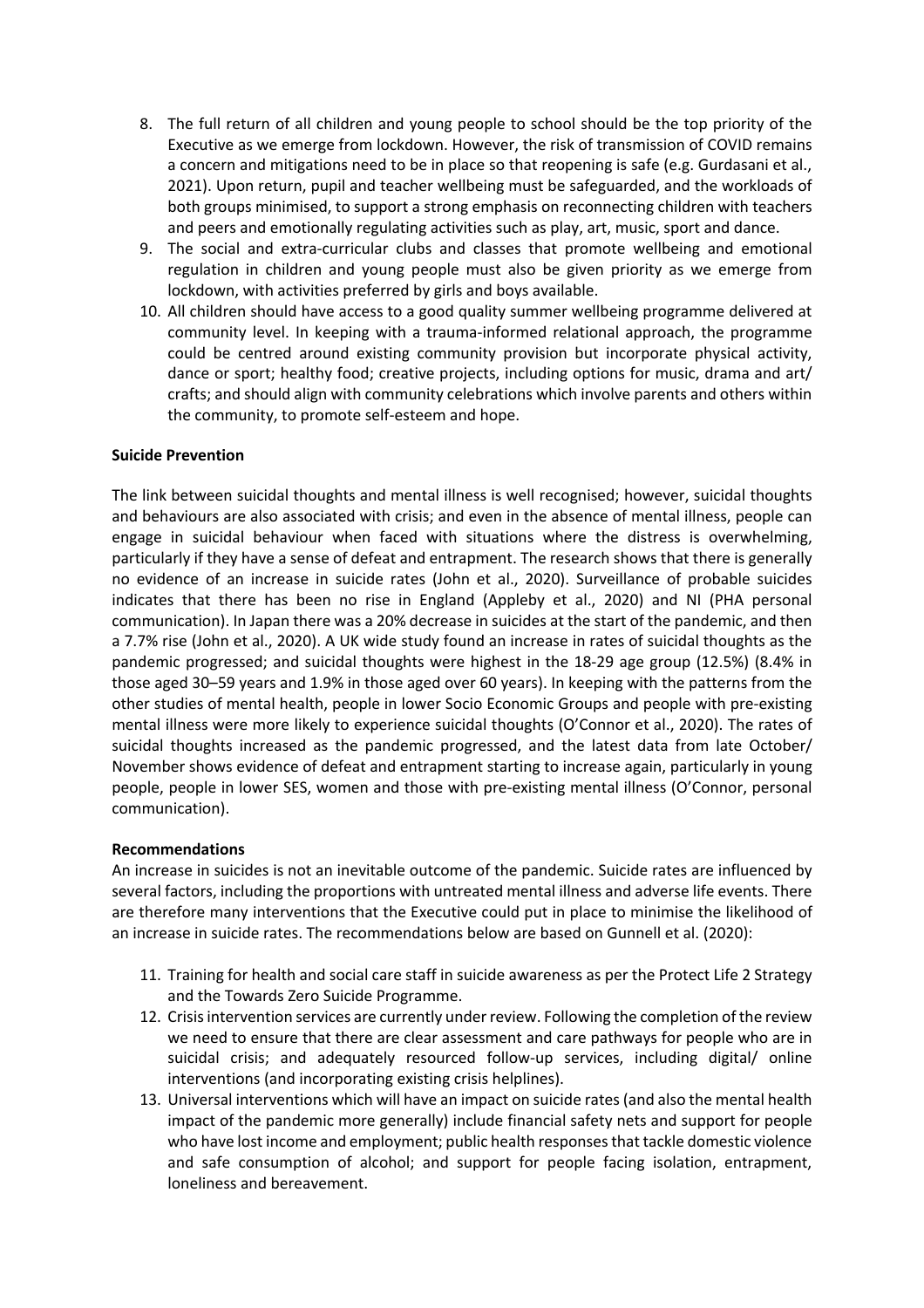14. We must remain vigilant in relation to access to methods of suicide, and promote the responsible media reporting of suicide (and the risk of suicide in the pandemic) in accordance with Samaritans media guidelines (Samaritans, 2020).

## **Mental health inequalities**

NI has higher rates of mental illness when compared with the other UK regions and this is also the case for children and young people (Bunting et al., 2013; Bunting et al., 2020). We also have high levels of trauma related mental illness, childhood adversities and deprivation (Ferry et al., 2014; McLafferty et al., 2015). Deprivation and inequality were the biggest predictors of area level mental illness and suicide prior to the pandemic, and the pandemic will have resulted in a widening of mental health inequalities. It is essential that these are addressed in our strategy to rebuild. The Centre for Mental Health have set out recommendations to address the mental health inequalities resulting from the pandemic. In their briefing on mental health inequalities (Allwood and Bell, 2020) highlighted the marginalised groups (in recommendation 14) who had difficulties accessing mental health services who should be targeted in a mental health recovery plan.

## **Recommendations**

- 15. The Mental Health Strategy represents a plan to developing excellent mental health services based on a trauma-informed, recovery model. The strategy and the development of services, particularly in relation to crisis intervention, dual diagnosis and eating disorders, should continue to be prioritised. There needs to be an increase in the budget for mental health services commensurate with the increased rates of pre-pandemic mental illness in NI, and the evidence of more severe and chronic mental illness as well as the increase resulting from the pandemic.
- 16. The expansion of post pandemic mental health services should address inequalities in provision and ways of improving access to services for LGBT people, people from BAME groups, older people and people at risk of abuse and violence.
- 17. The financial "safety net" for people whose livelihoods are affected as a result of the pandemic should be extended, and there should be a cross-Departmental focus on reducing inequalities, and supporting people into employment (especially young people).
- 18. It is important that the communities and areas with pre-existing high levels of deprivation are prioritised for regeneration.
- 19. There should be a programme of events and actions to memorialise and remember those we have lost to COVID, particularly where the loss has been disproportionate, such as in care homes.
- 20. Support should be provided to organisations such as schools and health and care services and businesses, to adopt trauma-informed approaches to help engender a sense of psychological safety as we approach the end of lockdown.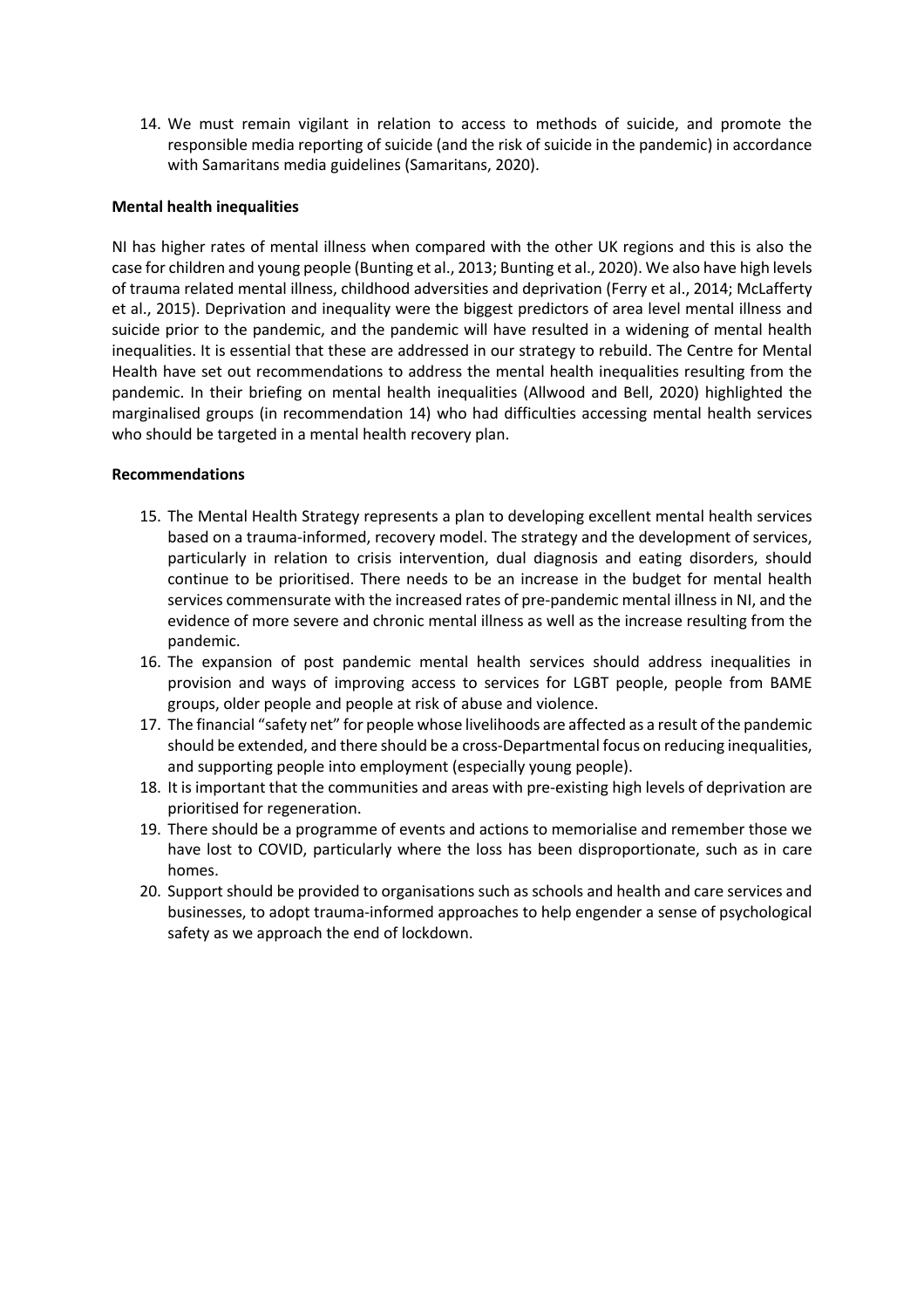#### **References**

Allwood & Bell (2020). Covid-19: understanding inequalities in mental health during the pandemic https://www.centreformentalhealth.org.uk/sites/default/files/2020-07/CentreforMentalHealth\_CovidInequalities\_0.pdf

Appleby et al. (2021). Suicide in England since the COVID-19 pandemic - early figures from real-time surveillance. https://documents.manchester.ac.uk/display.aspx?DocID=51861

Bunting et al. (2012). Lifetime prevalence of mental health disorders and delay in treatment following initial onset: doi:10.1017/S0033291711002510.

Bunting et al. (2020). The mental health of children and parents in Northern Ireland. http://www.hscboard.hscni.net/ourwork/social-care-and-children/youth-wellbeing-prevalence-survey-2020/

Centers for Disease Control and Prevention (2021). Guiding Principles to a Trauma Informed Approach. https://www.cdc.gov/cpr/infographics/6\_principles\_trauma\_info.htm

Centre for Mental Health (2020). Mental health services and Covid-19: Policy Briefing https://www.centreformentalhealth.org.uk/sites/default/files/publication/download/CentreforMH\_MentalHealthServices AndCovid%20\_PRU\_PolicyBriefing.pdf

Fancourt et al. (2020). Trajectories of anxiety and depressive symptoms during enforced isolation due to COVID-19 in England. https://www.thelancet.com/journals/lanpsy/article/PIIS2215-0366(20)30482-X/fulltext

Ferry et al. (2013). Traumatic events and their relative PTSD burden in Northern Ireland: a consideration of the impact of the 'Troubles'. https://link.springer.com/article/10.1007%2Fs00127-013-0757-0

Groarke et al. (2021). Examining temporal interactions between loneliness and depressive symptoms and the mediating role of emotion regulation difficulties among UK residents during the COVID-19 lockdown: Longitudinal results from the

COVID-19 psychological wellbeing study. https://doi.org/10.1016/j.jad.2021.02.033.

Gurdasani et al. (2021). School reopening without robust COVID-19 mitigation risks accelerating the pandemic. https://doi.org/10.1016/ S0140-6736(21)00622-X

John et al. (2021). The impact of the COVID-109 pandemic on self-harm and suicidal behaviour: a living systematic review. https://f1000research.com/articles/9-1097/v1

Maternal Mental Health Alliance (2021). Plea to national and local decision makers to PLAN for perinatal mental health care during and beyond COVID-19 https://maternalmentalhealthalliance.org/wp-content/uploads/MMHA-PLAN-forperinatal-mental-health-during-COVID19.pdf

McLafferty et al. (2015). Childhood adversity profiles and adult psychopathology in a representative Northern Ireland study. https://linkinghub.elsevier.com/retrieve/pii/S0887-6185(15)30004-9

Murphy et al. (2021). Psychological characteristics associated with COVID-19 vaccine hesitancy and resistance in Ireland and the United Kingdom https://www.nature.com/articles/s41467-020-20226-9

O'Connor et al. (2020). Mental health and well-being during the COVID-19 pandemic: longitudinal analyses of adults in the UK COVID-19 Mental Health & Wellbeing study. https://www.ncbi.nlm.nih.gov/pmc/articles/PMC7684009/

Office For National Statistics (2021). Coronavirus and the social impacts on behaviours during different lockdown periods. https://www.ons.gov.uk/peoplepopulationandcommunity/healthandsocialcare/healthandwellbeing/articles/coronavirusa ndthesocialimpactsonbehavioursduringdifferentlockdownperiodsgreatbritain/uptofebruary2021#well-being-and-mentalhealth

Pierce et al. (2020). Mental health before and during the COVID-19 pandemic: a longitudinal probability sample